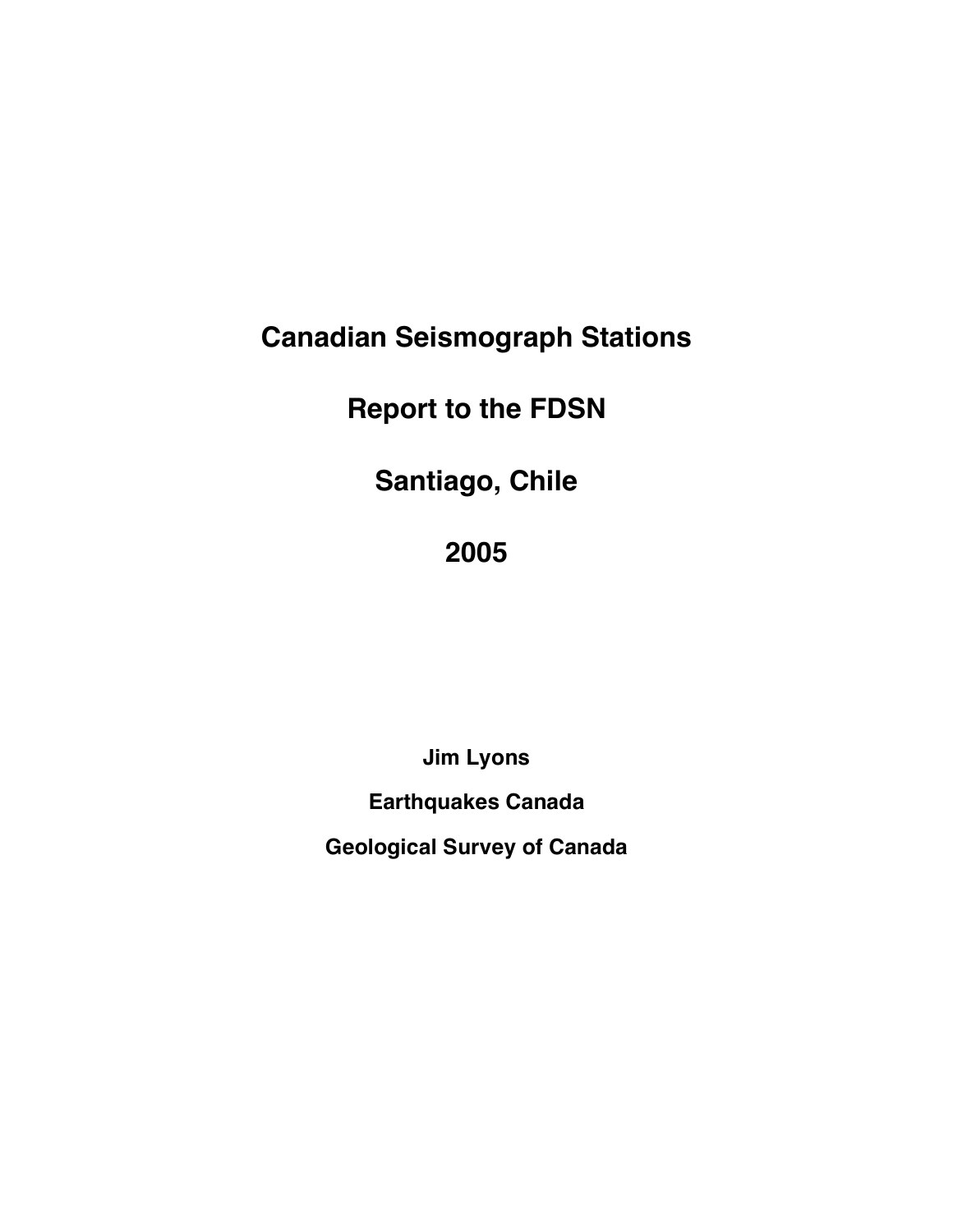

### **1. Map of current Canadian Seismograph Stations**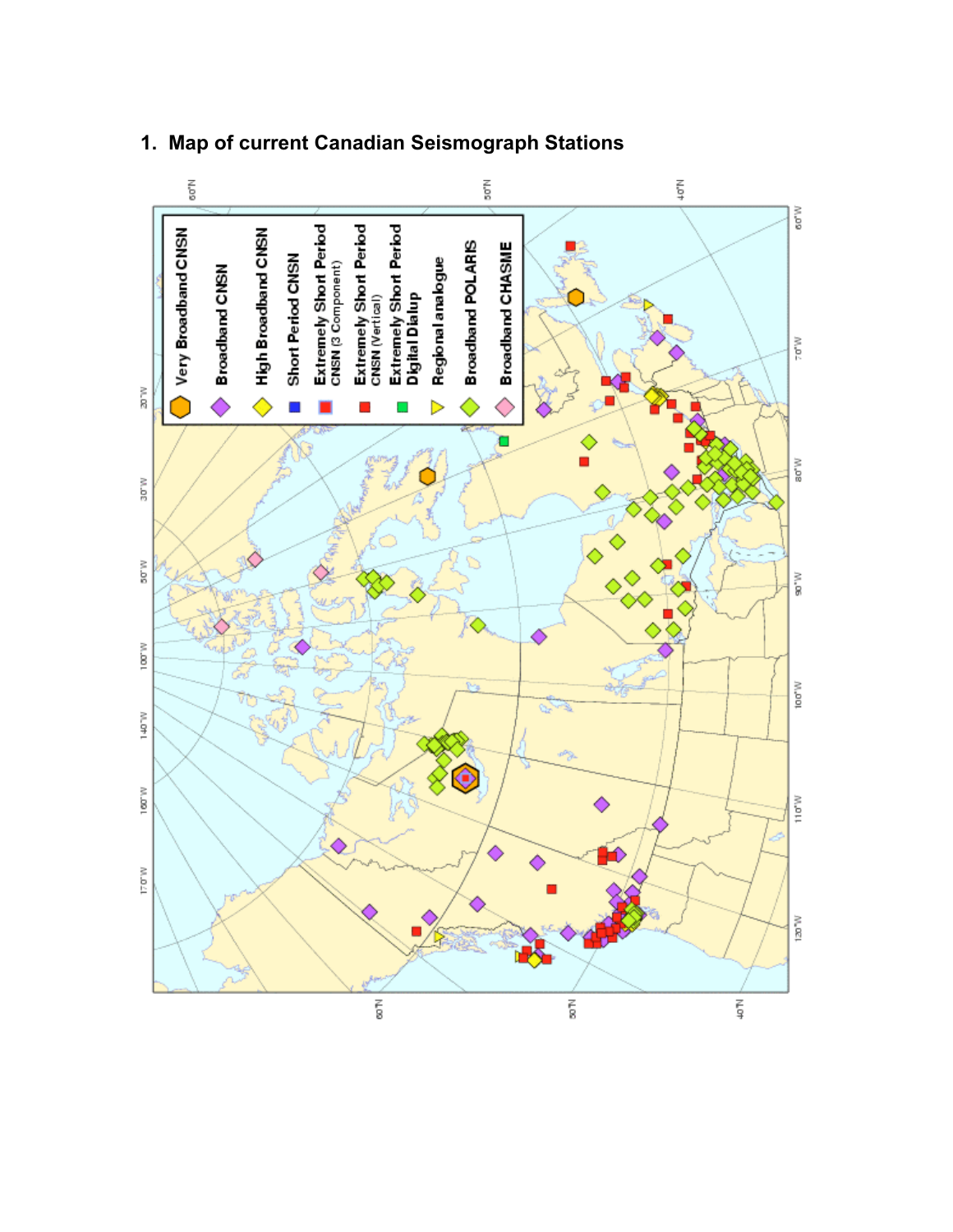## **2. Table of current Canadian Seismograph Stations**

## **National Seismograph Network (CNSN)**

| <b>Station</b>    | Latitude           | Longitude                | Elev (km)      | <b>Seismo</b>   | <b>Samprate</b> |
|-------------------|--------------------|--------------------------|----------------|-----------------|-----------------|
| A11               | 47.2425            | $-70.1978$               | 0.061          | CMG-3R          | 100             |
| A16               | 47.4706            | $-70.0064$               | 0.015          | CMG-3R          | 100             |
| A21               | 47.7036            | $-69.6897$               | 0.046          | CMG-3R          | 100             |
| A54               | 47.4567            | $-70.4125$               | 0.381          | CMG-3R          | 100             |
| A61               | 47.693             | $-70.09$                 | 0.358          | CMG-3R          | 100             |
| A64               | 47.8264            | $-69.8922$               | 0.137          | CMG-3R          | 100             |
| <b>ALB</b>        | 49.2718            | $-124.8277$              | 0.026          | L4              | 100             |
| <b>BBB</b>        | 52.1847            | $-128.1133$              | 0.014          | CMG-3E          | 40              |
| <b>BIB</b>        | 49.4094            | $-123.31$                | 0.037          | $S-13$          | 100             |
| <b>BLBC</b>       | 52.0434            | $-119.2411$              | 2.362          | WMII            | 100             |
| <b>BMBC</b>       | 56.045             | $-122.131$               | 1.1            | CMG-3T          | 40              |
| <b>BNAB</b>       | 53.4933            | $-130.6372$              | 0.016          | $S-13$          | 100             |
| <b>BNB</b>        | 52.5758            | -131.7522                | 0.756          | $S-13$          | 100             |
| <b>BPBC</b>       | 50.1572            | $-127.7708$              | 0.732          | $S-13$          | 100             |
| <b>BTB</b>        | 49.4683            | $-125.5214$              | 1.64           | $S-13$          | 100             |
| <b>CBB</b>        | 50.032             | $-125.3638$              | 0.317          | CMG-3T          | 40              |
| CNQ               | 49.3022            | $-68.0744$               | 0.2            | $S-13$          | 100             |
| CRLO              | 46.0375            | $-77.3801$               | 0.168          | $S-13$          | 100             |
| <b>DAQ</b>        | 47.9644            | $-71.2425$               | 0.939          | $S-13$          | 100             |
| <b>DAWY</b>       | 64.0655            | -139.3909                | 0.808          | CMG-3E          | 40              |
| DIB               | 53.20247           | -132.47666               | 0.068          | CMG-3R          | 100             |
| <b>DLBC</b>       | 58.4372            | $-130.0272$              | 0.978          | CMG-3E          | 40              |
| <b>DOWB</b>       | 51.5183            | $-118.5162$              | 0.594          | WMII            | 100             |
| <b>DPQ</b>        | 46.6804            | $-72.7774$               | 0.167          | $S-13$          | 100             |
| <b>DRLN</b>       | 49.256             | $-57.5042$               | 0.238          | STS-1           | 40              |
| <b>EDB</b>        | 49.8737            | $-127.1198$              | 0.189          | CMG-3E          | 40              |
| <b>EDM</b>        | 53.2217            | $-113.35$                | 0.73           | CMG-3E          | 40              |
| EEO               | 46.6411            | $-79.0733$               | 0.398          | $S-13$          | 100             |
| <b>EFO</b>        | 43.0917            | $-79.3117$               | 0.168          | $S-13$          | 100             |
| <b>ETB</b>        | 49.3763            | $-126.538$               | 0.001          | $S-13$          | 100             |
| <b>FCC</b>        | 58.7616            | $-94.0866$               | 0.039          | CMG-3E          | 40              |
| <b>FNBB</b>       | 58.8904            | $-123.0097$              | 0.618          | CMG-3T          | 40              |
| <b>FRB</b>        | 63.7467            | $-68.5467$               | 0.018          | STS-1           | 40              |
| <b>FSB</b>        | 54.4767<br>45.7033 | $-124.3283$              | 0.747<br>0.062 | $S-13$<br>STS-1 | 100<br>40       |
| GAC<br><b>GAC</b> | 45.7033            | $-75.4783$<br>$-75.4783$ | 0.062          | $S-13$          | 100             |
| <b>GDR</b>        | 49.781             | $-126.0553$              | 0.1            | $S-13$          | 100             |
| <b>GGN</b>        | 45.117             | $-66.822$                | 0.03           | CMG-3R          | 40              |
| GOBB              | 48.9493            | $-123.5105$              | 0.161          | $S-13$          | 100             |
| <b>GRQ</b>        | 46.6067            | $-75.86$                 | 0.29           | $S-13$          | 100             |
| GSQ               | 48.9142            | $-67.1106$               | 0.398          | $S-13$          | 100             |
| <b>GTO</b>        | 49.7455            | $-86.961$                | 0.35           | $S-13$          | 100             |
| <b>HAL</b>        | 44.6377            | $-63.592$                | 0.064          | $S-13$          | 100             |
| <b>HNB</b>        | 49.2745            | $-122.5792$              | 0.183          | CMG-3E          | 40              |
| <b>HOLB</b>       | 50.6405            | $-128.1318$              | 0.564          | $S-13$          | 100             |
| <b>HOPB</b>       | 49.3873            | $-121.4205$              | 0.248          | CMG-3E          | 40              |
| <b>HYT</b>        | 60.825             | $-137.5038$              | 1.416          | $S-13$          | 100             |
| ICQ               | 49.5217            | $-67.2719$               | 0.058          | CMG-3R          | 40              |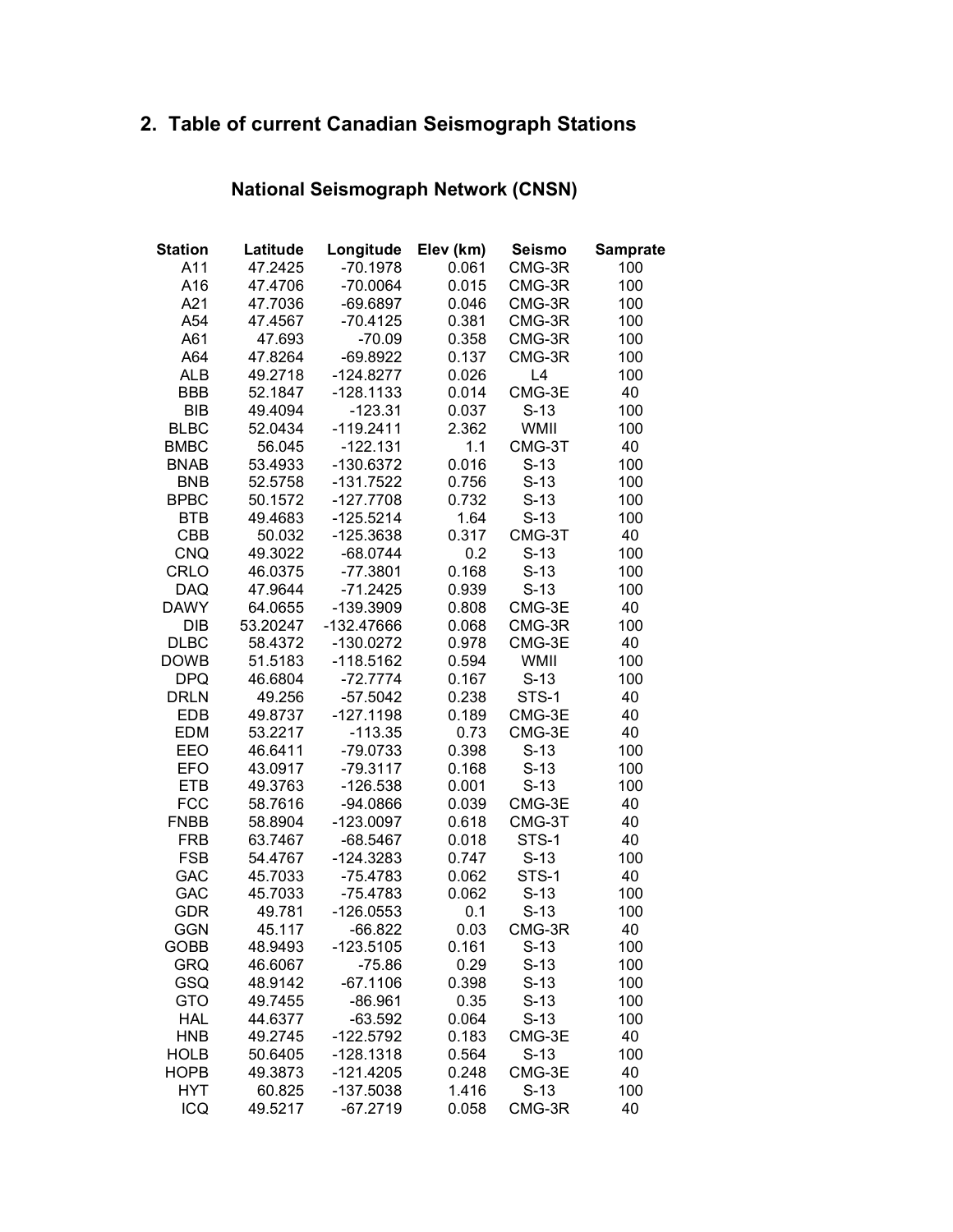| <b>IGL</b>  | 69.3767  | $-81.8067$  | 0.038  | $S-13$ | 100 |
|-------------|----------|-------------|--------|--------|-----|
| <b>INK</b>  | 68.3067  | $-133.52$   | 0.04   | CMG-3E | 40  |
| <b>KAPO</b> | 49.4504  | $-82.5079$  | 0.21   | CMG-3E | 40  |
| <b>KGNO</b> | 44.2272  | $-76.4934$  | 0.089  | CMG-3R | 40  |
| <b>KUQ</b>  | 58.109   | $-68.4113$  | 0.054  | $S-13$ | 100 |
| LG4Q        | 53.6269  | $-74.0972$  | 0.168  | $S-13$ | 100 |
| <b>LLLB</b> | 50.609   | $-121.8815$ | 0.7    | CMG-3T | 40  |
| <b>LMN</b>  | 45.852   | $-64.806$   | 0.363  | CMG-3E | 40  |
| <b>LMQ</b>  | 47.5483  | $-70.3267$  | 0.419  | CMG-3E | 40  |
| <b>LZB</b>  | 48.6117  | $-123.8236$ | 0.844  | CMG40T | 100 |
| <b>MASB</b> | 54.015   | $-132.023$  | 0.015  | L4     | 100 |
| <b>MAYB</b> | 50.4025  | $-127.1717$ | 1.414  | $S-13$ | 100 |
| <b>MGB</b>  | 49       | $-124.6975$ | 1.3    | CMG-3R | 100 |
| <b>MNB</b>  | 52.1983  | -118.3833   | 2.271  | WMII   | 100 |
| <b>MNQ</b>  | 50.5333  | $-68.7744$  | 0.564  | $S-13$ | 100 |
| <b>MNT</b>  | 45.5025  | $-73.6231$  | 0.112  | CMG-3R | 40  |
| <b>MOBC</b> | 53.1969  | -131.8983   | 0.675  | CMG-3E | 40  |
| <b>MOQ</b>  | 45.312   | $-72.2541$  | 0.841  | $S-13$ | 100 |
| <b>NCRB</b> | 50.4035  | $-126.0553$ | 1.293  | $S-13$ | 100 |
| <b>NDB</b>  | 53.955   | $-132.9417$ | 0.686  | $S-13$ | 100 |
| <b>NLLB</b> | 49.2274  | $-123.9881$ | 0.192  | CMG-3T | 40  |
| <b>OTT</b>  | 45.3942  | $-75.7167$  | 0.077  | CMG-3R | 100 |
| <b>OTT</b>  | 45.3942  | $-75.7167$  | 0.077  | $S-13$ | 100 |
| <b>OZB</b>  | 48.9603  | $-125.4928$ | 0.671  | CMG-3E | 40  |
| PFB         | 48.575   | $-124.4444$ | 0.465  | CMG40T | 100 |
| <b>PGC</b>  | 48.65    | $-123.4508$ | 0.005  | CMG-3E | 40  |
| <b>PHC</b>  | 50.7067  | $-127.4317$ | 0.033  | CMG-3T | 40  |
| <b>PLBC</b> | 59.45503 | -136.36594  | 0.279  | CMG-3E | 100 |
| <b>PNT</b>  | 49.3167  | -119.6167   | 0.55   | CMG-3T | 40  |
| QCQ         | 46.7789  | $-71.2758$  | 0.091  | $S-13$ | 100 |
| <b>RES</b>  | 74.687   | $-94.9$     | 0.015  | CMG-3E | 40  |
| <b>RUBB</b> | 54.3262  | $-130.2523$ | 0.012  | CMG-3E | 40  |
| <b>SADO</b> | 44.7694  | $-79.1417$  | 0.243  | CMG-3E | 40  |
| <b>SCHQ</b> | 54.8324  | $-66.83318$ | 0.4975 | CMG-3T | 40  |
| <b>SHB</b>  | 49.593   | -123.8805   | 1.143  | CMG-3E | 40  |
| <b>SLEB</b> | 51.1672  | $-118.1336$ | 2.075  | CMG-3T | 40  |
| <b>SMQ</b>  | 50.2225  | $-66.7025$  | 0.344  | $S-13$ | 100 |
| <b>SNB</b>  | 48.776   | $-123.1712$ | 0.408  | CMG40T | 40  |
| SOLO        | 50.0213  | $-92.0812$  | 0.373  | $S-13$ | 100 |
| <b>STJN</b> | 47.5699  | $-52.756$   | 0.167  | $S-13$ | 100 |
| <b>TBO</b>  | 48.6473  | $-89.4083$  | 0.468  | $S-13$ | 100 |
| <b>TRQ</b>  | 46.2222  | -74.5556    | 0.853  | $S-13$ | 100 |
| <b>TXB</b>  | 49.6969  | $-124.436$  | 0.515  | $S-13$ | 100 |
| <b>ULM</b>  | 50.25026 | -95.87496   | 0.2509 | CMG-3T | 40  |
| <b>VDB</b>  | 49.0261  | $-122.1028$ | 0.404  | L4     | 100 |
| VGZ         | 48.4139  | $-123.3244$ | 0.067  | CMG-3E | 40  |
| <b>VIB</b>  | 53.2522  | -132.5406   | 1.008  | CMG-3I | 100 |
| <b>VLDQ</b> | 48.1901  | $-77.7573$  | 0.093  | CMG-3R | 40  |
| <b>WALA</b> | 49.0586  | $-113.9115$ | 1.4    | CMG-3E | 40  |
| <b>WBO</b>  | 45.0003  | $-75.275$   | 0.085  | $S-13$ | 100 |
| <b>WHY</b>  | 60.6597  | -134.8806   | 1.292  | CMG-3E | 40  |
| <b>WOSB</b> | 50.1607  | $-126.5704$ | 0.955  | $S-13$ | 100 |
| <b>WPB</b>  | 49.6481  | -123.2083   | 0.28   | $S-13$ | 100 |
| <b>WSLR</b> | 50.1265  | $-122.9212$ | 0.906  | CMG-3E | 40  |
| YKB0        | 62.6059  | $-114.606$  | 0.1942 | $S-13$ | 20  |
| YKB1        | 62.4023  | $-114.6063$ | 0.1451 | $S-13$ | 20  |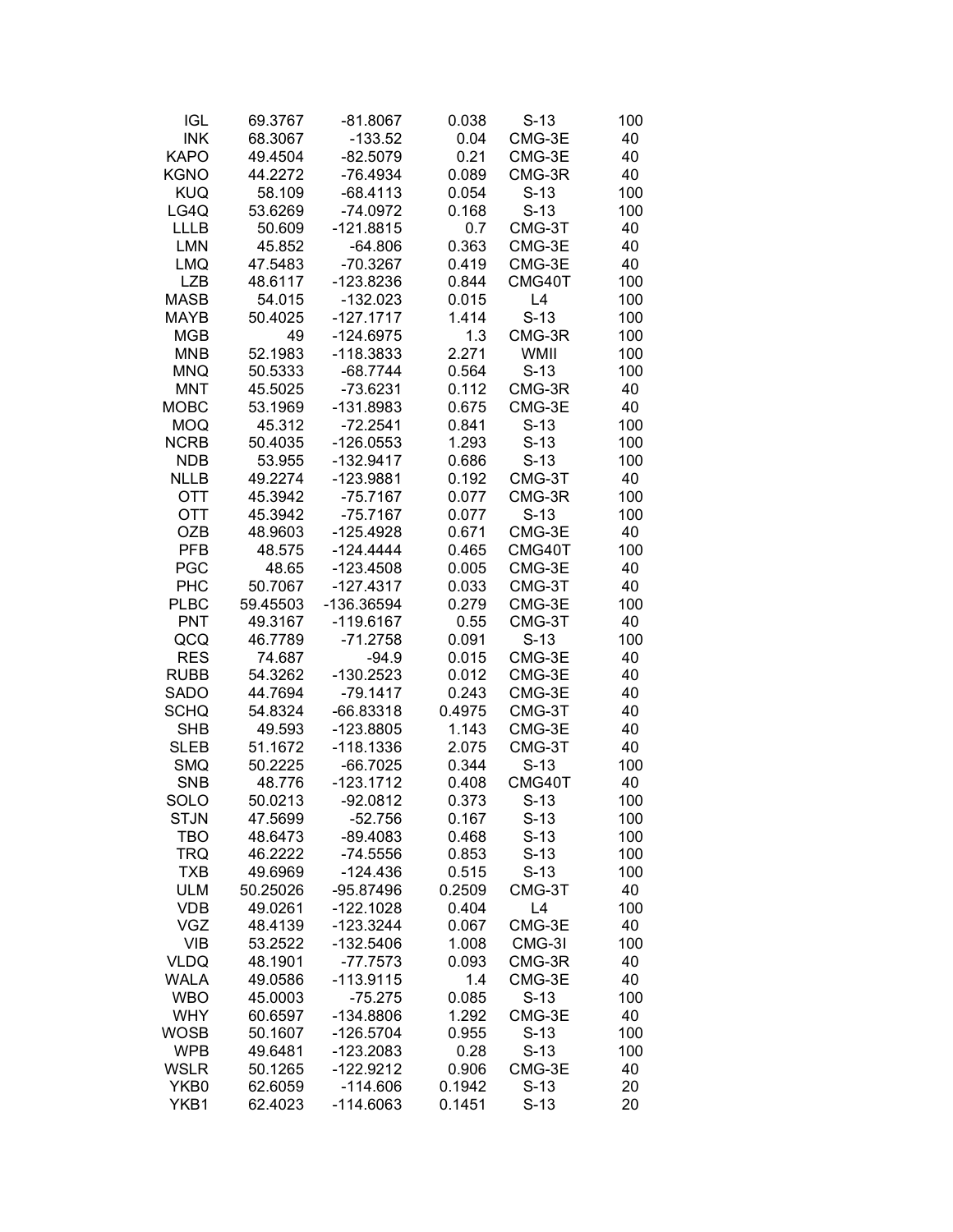| YKB2 | 62.4247  | -114.6063    | 0.1503  | S-13   | 20  |
|------|----------|--------------|---------|--------|-----|
| YKB3 | 62.4485  | $-114.6061$  | 0.1582  | S-13   | 20  |
| YKB4 | 62.4709  | -114.6058    | 0.1638  | S-13   | 20  |
| YKB6 | 62.5164  | $-114.6057$  | 0.1736  | S-13   | 20  |
| YKB7 | 62.5389  | $-114.6061$  | 0.1766  | S-13   | 20  |
| YKB8 | 62.5615  | -114.6055    | 0.171   | S-13   | 20  |
| YKB9 | 62.583   | -114.6039    | 0.2131  | S-13   | 20  |
| YKR1 | 62.4928  | $-114.9445$  | 0.1411  | S-13   | 20  |
| YKR2 | 62.4928  | $-114.8959$  | 0.145   | S-13   | 20  |
| YKR3 | 62.4929  | $-114.8476$  | 0.1462  | S-13   | 20  |
| YKR4 | 62.49265 | -114.79976   | 0.14891 | S-13   | 20  |
| YKR5 | 62.49316 | -114.75038   | 0.15419 | S-13   | 20  |
| YKR6 | 62.49317 | -114.70199   | 0.16104 | S-13   | 20  |
| YKR7 | 62.49321 | $-114.65439$ | 0.16746 | S-13   | 20  |
| YKR8 | 62.4931  | $-114.6062$  | 0.1667  | S-13   | 20  |
| YKR9 | 62.49304 | $-114.55646$ | 0.17168 | S-13   | 20  |
| YKW1 | 62.4822  | $-114.48426$ | 0.17073 | STS-1  | 20  |
| YKW2 | 62.4337  | $-114.6038$  | 0.1438  | STS-1  | 20  |
| YKW3 | 62.56162 | $-114.60993$ | 0.17027 | STS-1  | 20  |
| YKW3 | 62.56162 | -114.60993   | 0.17027 | S-13   | 100 |
| YKW4 | 62.49246 | -114.7432    | 0.16065 | STS-1  | 20  |
| YKW5 | 62.4822  | -114.4843    | 0.1707  | CMG-3T | 40  |
|      |          |              |         |        |     |

### **POLARIS**

| Station     | Latitude | Longitude    | Elev (km) | <b>Seismo</b> | <b>Samprate</b> |
|-------------|----------|--------------|-----------|---------------|-----------------|
| <b>ACKN</b> | 64.99151 | $-110.87081$ | 0.469     | CMG-3P        | 40              |
| <b>ACTO</b> | 43.60867 | $-80.06236$  | 0.36      | CMG-3P        | 100             |
| <b>ALFO</b> | 45.62828 | $-74.88419$  | 0         | CMG-3E        | 100             |
| <b>ALGO</b> | 45.95443 | $-78.05093$  | 0.235     | CMG-3P        | 100             |
| AP3N        | 69.45864 | $-84.46158$  | 0.437     | CMG-3E        | 40              |
| <b>ATKO</b> | 48.8231  | $-91.60045$  | 0.3827    | CMG-3E        | 100             |
| <b>BANO</b> | 45.01982 | -77.92802    | 0.36      | CMG-3P        | 100             |
| <b>BOXN</b> | 63.85215 | $-109.71694$ | 0.436     | CMG-3P        | 40              |
| <b>BRCO</b> | 44.24372 | $-81.44225$  | 0.273     | CMG-3P        | 100             |
| <b>BUKO</b> | 45.44228 | -79.39895    | 0.317     | CMG-3P        | 100             |
| <b>CLWO</b> | 44.44907 | -80.30132    | 0.485     | CMG-3E        | 100             |
| <b>COWN</b> | 65.26795 | $-111.18597$ | 0.513     | CMG-3P        | 40              |
| <b>CTLN</b> | 64.42873 | $-116.0189$  | 0.552     | CMG-3E        | 40              |
| <b>DELO</b> | 44.51769 | $-77.61857$  | 0.213     | CMG-3P        | 100             |
| <b>DVKN</b> | 64.5092  | $-110.30962$ | 0.42      | CMG40T        | 40              |
| <b>EKTN</b> | 64.69846 | $-110.60967$ | 0.468     | CMG-3P        | 40              |
| <b>ELFO</b> | 43.193   | $-81.3163$   | 0.298     | CMG-3E        | 100             |
| <b>ELGO</b> | 43.67546 | $-80.43743$  | 0.377     | CMG-3P        | 100             |
| <b>EPLO</b> | 49.6737  | $-93.72582$  | 0.4373    | CMG-3E        | 100             |
| <b>GALN</b> | 64.11672 | $-117.31425$ | 0.34      | CMG-3E        | 40              |
| <b>GBLN</b> | 64.19953 | $-112.9935$  | 0.392     | CMG40T        | 40              |
| <b>GIFN</b> | 69.99447 | $-81.638$    | 0.092     | CMG-3E        | 40              |
| <b>GLWN</b> | 64.7253  | -109.33039   | 0.449     | CMG-3P        | 40              |
| <b>HGVO</b> | 42.96066 | $-80.12644$  | 0.224     | CMG-3P        | 100             |
| <b>HSMO</b> | 47.37082 | -79.66566    | 0.306     | CMG-3E        | 100             |
| <b>IGLN</b> | 69.369   | $-81.8175$   | 0.047     | CMG-3E        | 40              |
| <b>ILKN</b> | 64.22413 | $-115.12933$ | 0.266     | CMG40T        | 40              |
| <b>ILON</b> | 69.3712  | $-81.82422$  | 0.051     | CMG-3E        | 40              |
| <b>KASO</b> | 53.52785 | $-88.64139$  | 0.192     | CMG-3E        | 100             |
| <b>KILO</b> | 48.4972  | $-79.7232$   | 0.314     | CMG40T        | 100             |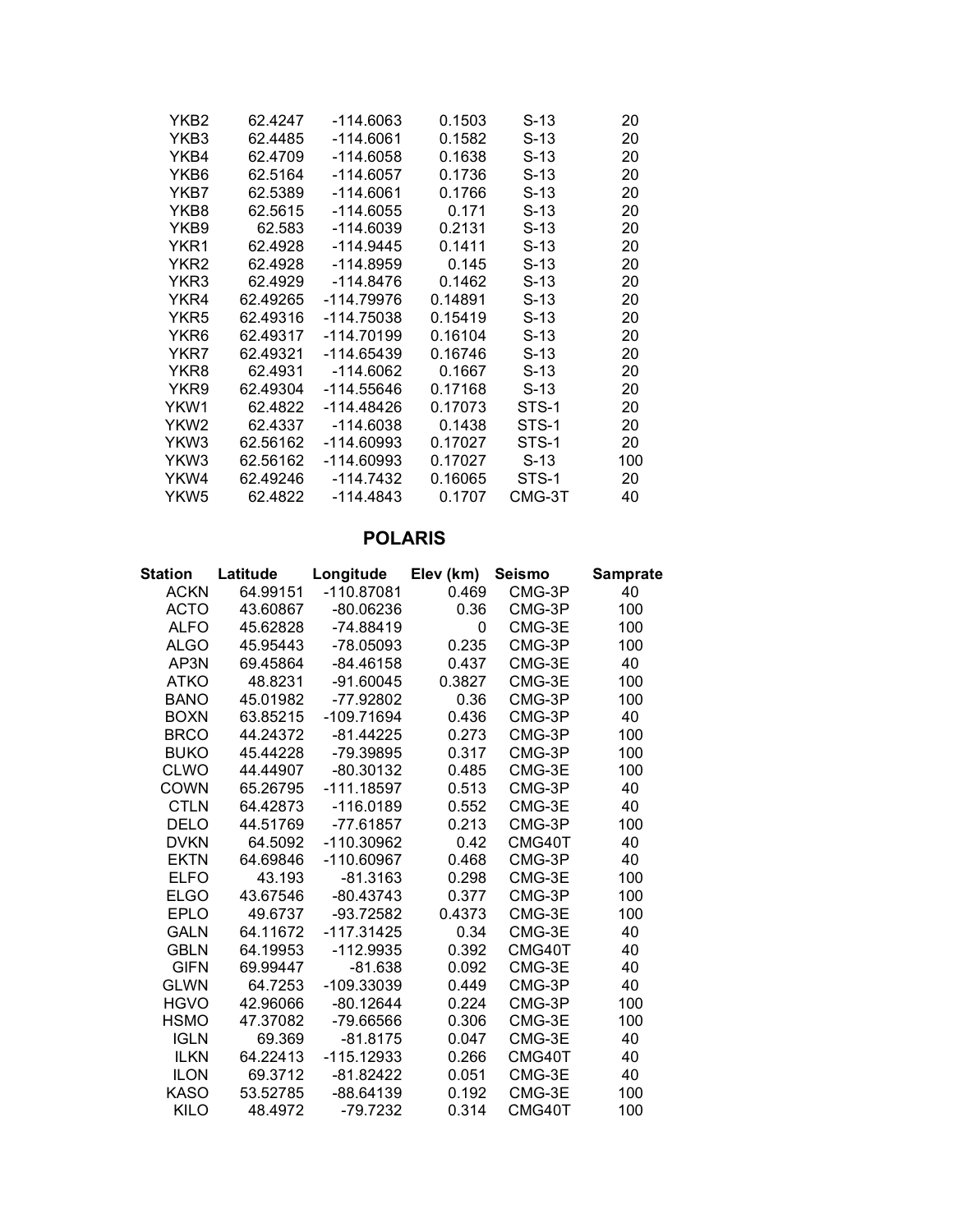| <b>KLBO</b> | 45.35657 | $-80.2132$   | 0.177    | CMGT3E | 100 |
|-------------|----------|--------------|----------|--------|-----|
| <b>KLNB</b> | 48.66107 | -123.57063   | 0        | CMG-3P | 100 |
| <b>KNDN</b> | 63.41929 | -109.20131   | 0.421    | CMG-3P | 40  |
| LAIN        | 69.1086  | $-83.53605$  | 0.32     | CMG-3E | 40  |
| <b>LDGN</b> | 64.57856 | -110.52242   | 0.416    | CMG-3P | 40  |
| <b>LDIO</b> | 49.17499 | $-89.59551$  | 0.5002   | CMG-3P | 100 |
| <b>LGSN</b> | 64.33372 | -110.13072   | 0.44     | CMG40T | 40  |
| <b>LINO</b> | 44.35407 | $-78.7802$   | 0.268    | CMG-3P | 100 |
| <b>LUPN</b> | 65.73834 | -111.25686   | 0.505    | CMG-3P | 40  |
| <b>MALO</b> | 50.0244  | -79.7635     | 0.271    | CMG40T | 100 |
| <b>MCKN</b> | 64.19803 | $-110.21317$ | 0.431    | CMG40T | 40  |
| <b>MEDO</b> | 43.1646  | -78.45462    | 0.1905   | CMG-3P | 100 |
| <b>MGCB</b> | 48.63167 | $-123.6808$  | 0.236    | CMG-3P | 100 |
| MGTN        | 63.68559 | $-109.5911$  | 0.411    | CMG-3P | 40  |
| <b>MLON</b> | 63.96955 | -109.89532   | 0.418    | CMG-3P | 40  |
| <b>MPPO</b> | 44.76999 | -76.26484    | 0.143    | CMG-3P | 100 |
| <b>MRHQ</b> | 45.887   | $-74.2127$   | 0.422    | CMG-3E | 100 |
| <b>MSNO</b> | 51.2913  | $-80.6151$   | $-0.015$ | CMG-3E | 100 |
| <b>MUMO</b> | 52.61279 | -90.39136    | 0.316    | CMG-3P | 100 |
| <b>NANO</b> | 50.35429 | -86.96841    | 0.309    | CMG-3E | 100 |
| <b>NSKO</b> | 52.1965  | $-87.93053$  | 0.241    | CMG-3E | 100 |
| <b>OTRO</b> | 50.1818  | $-81.6286$   | 0.109    | CMG40T | 100 |
| <b>PECO</b> | 43.93402 | -76.99387    | 0.092    | CMG-3P | 100 |
| <b>PEMO</b> | 45.67732 | $-77.2466$   | 0.18     | CMG-3P | 100 |
| <b>PKLO</b> | 51.49867 | $-90.35219$  | 0.3762   | CMG-3T | 100 |
| <b>PKRO</b> | 43.96431 | -79.07143    | 0.197    | CMG-3P | 100 |
| <b>PLIO</b> | 41.75053 | $-82.62837$  | 0.143    | CMG-3P | 100 |
| <b>PLVO</b> | 45.03964 | -77.07538    | 0        | CMG-3P | 100 |
| <b>PNPO</b> | 48.59568 | -86.28463    | 0.2193   | CMG-3T | 100 |
| <b>PTCO</b> | 42.88437 | $-79.31151$  | 0.18     | CMG-3E | 100 |
| <b>QILN</b> | 66.6532  | $-86.3709$   | 0.095    | CMG-3E | 40  |
| <b>RLKO</b> | 51.0704  | $-93.7585$   | 0.362    | CMG-3T | 100 |
| RSPO        | 46.0734  | -79.7602     | 0.264    | CMG-3E | 100 |
| <b>SILB</b> | 48.60198 | $-123.28147$ | 0.076    | CMG-3P | 100 |
| <b>SILO</b> | 54.47918 | -84.91262    | 0.195    | CMG-3P | 100 |
| <b>SNPN</b> | 63.51784 | -110.90776   | 0.458    | CMG-3P | 40  |
| <b>SRLN</b> | 68.55132 | -83.32383    | 0.261    | CMG-3E | 40  |
| <b>SSIB</b> | 48.75577 | -123.38748   | 0.012    | CMG-3P | 100 |
| <b>STCO</b> | 43.20963 | -79.17053    | 0.096    | CMG-3P | 100 |
| <b>SUNO</b> | 46.6438  | $-81.3442$   | 0.343    | CMG-3E | 100 |
| <b>TIMO</b> | 48.46587 | $-81.30321$  | 0.392    | CMG-3E | 100 |
| <b>TOBO</b> | 45.22573 | $-81.52337$  | 0.169    | CMG-3E | 100 |
| <b>TORO</b> | 43.61363 | $-79.3433$   | 0.08     | CMG40T | 100 |
| <b>TSJB</b> | 48.60128 | -123.98852   | 0.378    | CMG-3P | 100 |
| <b>TWBB</b> | 48.58462 | $-124.092$   | 0.122    | CMG-3P | 100 |
| <b>TWKB</b> | 48.64485 | $-123.7332$  | 0.128    | CMG-3P | 100 |
| <b>TYNO</b> | 43.09498 | -79.87018    | 0.205    | CMG-3P | 100 |
| <b>VIMO</b> | 52.81726 | $-83.74489$  | 0.078    | CMG-3P | 100 |
| <b>WEMQ</b> | 53.0535  | $-77.9737$   | 0.172    | CMG-3E | 100 |
| <b>WLVO</b> | 43.92356 | -78.39699    | 0.07     | CMG-3P | 100 |
| <b>YMBN</b> | 64.87421 | $-111.53258$ | 0.439    | CMG-3P | 40  |
| <b>YNEN</b> | 65.0883  | $-111.05$    | 0.463    | CMG40T | 40  |
| <b>YOSQ</b> | 52.86657 | -72.19983    | 0.649    | CMG-3E | 100 |
| <b>YOUB</b> | 48.90095 | -124.26183   | 0.771    | CMG-3P | 100 |
| <b>YRTN</b> | 62.8102  | $-92.1095$   | 0.001    | CMG-3E | 40  |